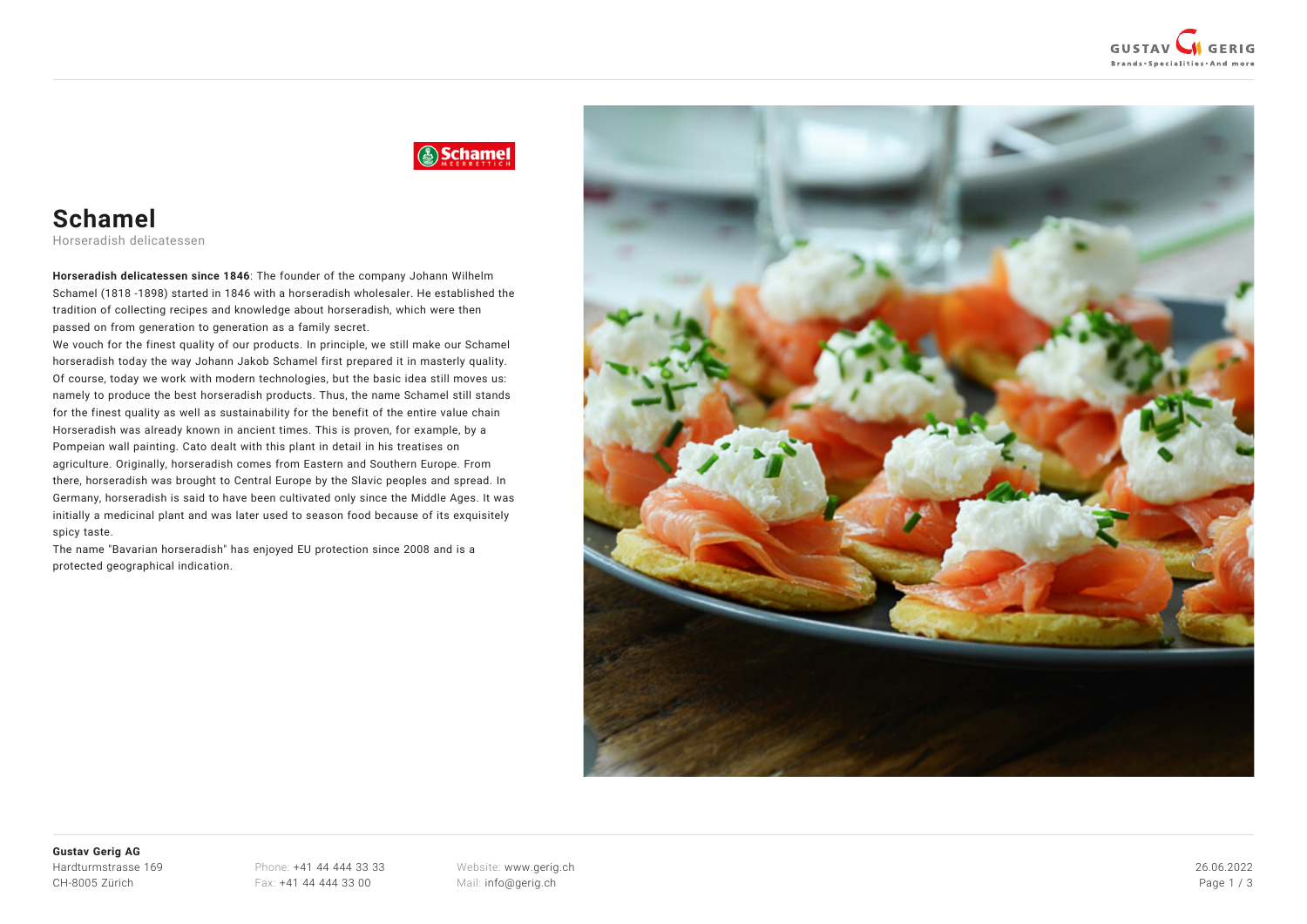

#### **sauces**

### **Horseradish cream**

Article: 110635

Net content: 90ar Carton: 15 pieces Packaging: Tube



**Horseradish grated classic** Article: 20820

**Horseradish grated classic**

Net content: 680ar Carton: 6 pieces Packaging: Glass



**FERRETTICH** 

## **Horseradish cream**

Article: 102791

Net content: 135gr Carton: 6 pieces Packaging: Glass



Net content: 2.000kg Carton: 1 pieces Packaging: Tub

Article: 100081



### **Horseradish cream** Article: 62658

Net content: 3x135gr Carton: 1 pieces Packaging: Glass



### **Horseradish grated classic** Article: 102790

Net content: 145gr Carton: 6 pieces Packaging: Glass



## **Rachenputzer® – horseradish spicy**

Article: 102789

Vegan Gluten free Lactose free

Packaging: Glass

Net content: 140gr Carton: 6 pieces



**Raspelstix® – horseradish raw grated** Article: 102792

Packaging: Glass

Net content: 145gr Carton: 6 pieces

**Gustav Gerig AG** Hardturmstrasse 169 CH-8005 Zürich

Phone: [+41 44 444 33 33](#page--1-0) Fax: +41 44 444 33 00

Website: [www.gerig.ch](https://www.gerig.ch/) Mail: [info@gerig.ch](mailto:info@gerig.ch)

26.06.2022 Page 2 / 3